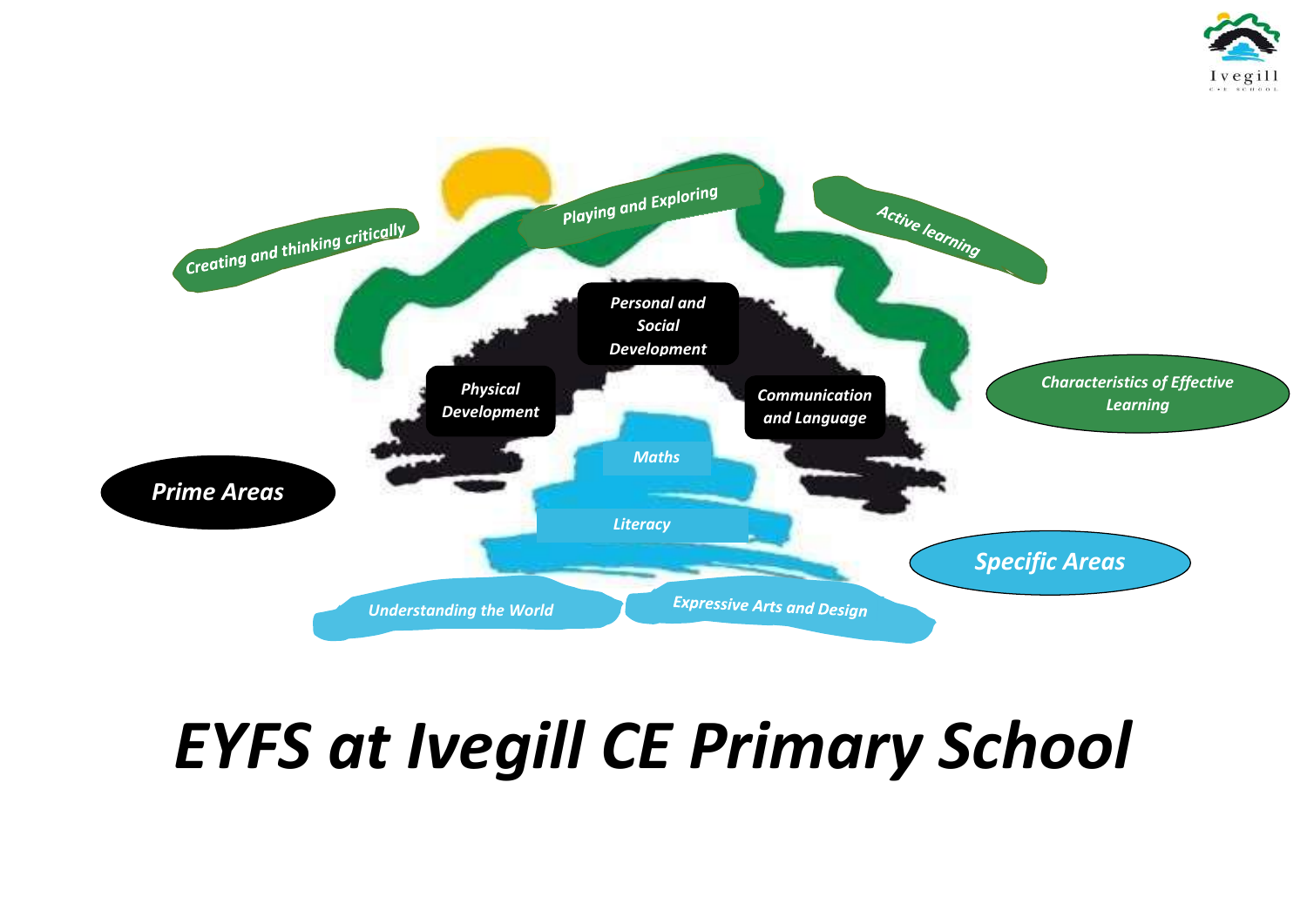## *EYFS - Reception Curriculum Map 2021/22*

| Interest Led Curriculum: This curriculum plan gives an overview of suggested adult led activities that can take place alongside experiences that are planned in the moment. These will be an extension of a child's interests<br>building on children's next steps and needs. The highly skilled practitioners at Ivegill CE Primary School will be sensitive to the teachable moments and mindful of how they can extend children's thinking. Through this joi |                                                                                                                                                                                               |                                                                                                                                                                                                                      |                                                                                                                                                                                                                                                                                                                                                                                                                                                                                                                                                                                                  |                                                                                                                                                                                                                                                                                                                                                                                                                                                                  |                                                                                                                                                                                                                             |                                                                                                                                                                                                                          |  |  |
|-----------------------------------------------------------------------------------------------------------------------------------------------------------------------------------------------------------------------------------------------------------------------------------------------------------------------------------------------------------------------------------------------------------------------------------------------------------------|-----------------------------------------------------------------------------------------------------------------------------------------------------------------------------------------------|----------------------------------------------------------------------------------------------------------------------------------------------------------------------------------------------------------------------|--------------------------------------------------------------------------------------------------------------------------------------------------------------------------------------------------------------------------------------------------------------------------------------------------------------------------------------------------------------------------------------------------------------------------------------------------------------------------------------------------------------------------------------------------------------------------------------------------|------------------------------------------------------------------------------------------------------------------------------------------------------------------------------------------------------------------------------------------------------------------------------------------------------------------------------------------------------------------------------------------------------------------------------------------------------------------|-----------------------------------------------------------------------------------------------------------------------------------------------------------------------------------------------------------------------------|--------------------------------------------------------------------------------------------------------------------------------------------------------------------------------------------------------------------------|--|--|
| fostering the Characteristics of Effective Learning giving children opportunities to play and explore, opportunities for active learning and to develop their critical thinking.                                                                                                                                                                                                                                                                                |                                                                                                                                                                                               |                                                                                                                                                                                                                      |                                                                                                                                                                                                                                                                                                                                                                                                                                                                                                                                                                                                  |                                                                                                                                                                                                                                                                                                                                                                                                                                                                  |                                                                                                                                                                                                                             |                                                                                                                                                                                                                          |  |  |
| Term                                                                                                                                                                                                                                                                                                                                                                                                                                                            | Autumn 1                                                                                                                                                                                      | Autumn 2                                                                                                                                                                                                             | Spring 1                                                                                                                                                                                                                                                                                                                                                                                                                                                                                                                                                                                         | <b>Spring 2</b>                                                                                                                                                                                                                                                                                                                                                                                                                                                  | Summer 1                                                                                                                                                                                                                    | Summer 2                                                                                                                                                                                                                 |  |  |
| <b>General Themes</b>                                                                                                                                                                                                                                                                                                                                                                                                                                           | <b>All About Me</b>                                                                                                                                                                           | <b>Celebrations</b>                                                                                                                                                                                                  | <b>Traditional Tales</b>                                                                                                                                                                                                                                                                                                                                                                                                                                                                                                                                                                         | People who help us                                                                                                                                                                                                                                                                                                                                                                                                                                               | Growth                                                                                                                                                                                                                      | <b>Holidays and adventures</b>                                                                                                                                                                                           |  |  |
| <b>PSD</b><br>Including:<br><b>Self Confidence and</b>                                                                                                                                                                                                                                                                                                                                                                                                          | Jigsaw:<br><b>Being Me in My World</b>                                                                                                                                                        | Jigsaw:<br><b>Celebrating Difference</b>                                                                                                                                                                             | Jigsaw:<br><b>Dreams and Goals</b>                                                                                                                                                                                                                                                                                                                                                                                                                                                                                                                                                               | Jigsaw:<br><b>Healthy Me</b>                                                                                                                                                                                                                                                                                                                                                                                                                                     | Jigsaw:<br><b>Relationships</b>                                                                                                                                                                                             | Jigsaw:<br><b>Changing Me</b>                                                                                                                                                                                            |  |  |
| Awareness<br><b>Managing Feelings</b><br>and<br><b>Behaviour</b><br><b>Making Relationships</b>                                                                                                                                                                                                                                                                                                                                                                 | <b>Making new friendships</b><br><b>New routines</b><br>I am special<br>The children will be supported<br>in their transition into<br>Reception, will make new<br>friends and learn routines  | <b>Expressing feelings</b><br><b>Social skills</b><br>Children will develop their<br>understanding of working as part of a<br>group and how to follow the class<br>rules.                                            | <b>Positive interactions</b><br><b>Pride in achievements</b><br>Children will be supported in<br>developing their skills in working<br>independently and Children will<br>have a focus on games that<br>support turn taking and<br>interacting with others.                                                                                                                                                                                                                                                                                                                                      | <b>Working together</b><br><b>Sharing ideas</b><br>Children will have opportunities to share<br>their own experiences and talk about<br>what they like and dislike. Children will<br>be encouraged to suggest ideas of how<br>to resolve conflicts.                                                                                                                                                                                                              | <b>Collaborating and being considerate</b><br>of others<br>They will continue to be supported in<br>taking account of each other's needs<br>and ideas.                                                                      | Seek a challenge<br>Adapt behaviour to new situations<br>Children will start to think about<br>their transition into year 1                                                                                              |  |  |
| <b>Continuous Curriculum:</b>                                                                                                                                                                                                                                                                                                                                                                                                                                   | PSHE Jigsaw lessons as part of the whole school approach.                                                                                                                                     |                                                                                                                                                                                                                      |                                                                                                                                                                                                                                                                                                                                                                                                                                                                                                                                                                                                  | The curriculum will help children develop the ability to speak confidentially in familiar groups. Children will be supported to take part in new experiences and make their own decisions about what they need for their activ<br>their understanding of their own behaviour and the consequences from that. Children will begin to consider the needs and feeling of others. Children will be encouraged to independently play cooperatively and take turns. Ch |                                                                                                                                                                                                                             |                                                                                                                                                                                                                          |  |  |
| <b>Communication and</b><br>Language<br>Including:                                                                                                                                                                                                                                                                                                                                                                                                              |                                                                                                                                                                                               |                                                                                                                                                                                                                      | Listening attentively in a range of situations; to stories, accurately anticipating key events and responding to what they hear with relevant comments, questions or actions; giving their attention to what others say and re<br>appropriately, while engaged in another activity. • Answering 'how' and 'why' questions about their experiences and in response to stories or events. • Expressing themselves effectively, showing awareness of listeners' nee<br>using past, present and future forms accurately when talking about events that have happened or are to happen in the future. |                                                                                                                                                                                                                                                                                                                                                                                                                                                                  |                                                                                                                                                                                                                             |                                                                                                                                                                                                                          |  |  |
| <b>Reading area</b><br>enhancements                                                                                                                                                                                                                                                                                                                                                                                                                             | Voice sounds - emotional<br>expression<br><b>Stick and finger puppets</b>                                                                                                                     | Word and language play<br><b>Stick and finger puppets</b>                                                                                                                                                            | Word and language play<br><b>Stick and finger puppets</b>                                                                                                                                                                                                                                                                                                                                                                                                                                                                                                                                        | Questions - how and why?<br>Vote for a book choice                                                                                                                                                                                                                                                                                                                                                                                                               | Questions - how and why?<br>Vote for a book choice                                                                                                                                                                          | <b>Matching aural patterns like</b><br>rhyming pairs<br><b>Book review on templates</b>                                                                                                                                  |  |  |
| <b>Nursery Rhymes,</b><br>songs + Traditional                                                                                                                                                                                                                                                                                                                                                                                                                   | <b>Books with sounds</b>                                                                                                                                                                      | Tell a story to a bear/soft toy                                                                                                                                                                                      | Vote for a book choice                                                                                                                                                                                                                                                                                                                                                                                                                                                                                                                                                                           | <b>Book review discussions and preference</b>                                                                                                                                                                                                                                                                                                                                                                                                                    | <b>Book review on templates</b>                                                                                                                                                                                             | <b>Reading for pleasure activities</b>                                                                                                                                                                                   |  |  |
| Tales throughout the<br>year                                                                                                                                                                                                                                                                                                                                                                                                                                    | <b>Talking stories</b>                                                                                                                                                                        | Small world play                                                                                                                                                                                                     | <b>Story sacks</b><br>Small world play                                                                                                                                                                                                                                                                                                                                                                                                                                                                                                                                                           | <b>Interest table</b>                                                                                                                                                                                                                                                                                                                                                                                                                                            |                                                                                                                                                                                                                             | including their special/favourite<br>book share                                                                                                                                                                          |  |  |
|                                                                                                                                                                                                                                                                                                                                                                                                                                                                 |                                                                                                                                                                                               |                                                                                                                                                                                                                      |                                                                                                                                                                                                                                                                                                                                                                                                                                                                                                                                                                                                  |                                                                                                                                                                                                                                                                                                                                                                                                                                                                  |                                                                                                                                                                                                                             | <b>Non-fiction interest table</b>                                                                                                                                                                                        |  |  |
| Speaking and<br>Listening<br><b>Attention</b><br><b>Understanding</b>                                                                                                                                                                                                                                                                                                                                                                                           | Vocabulary linked to<br>ourselves.<br>Develop their concentration<br>skills in different contexts and<br>listen for longer periods.<br>Opportunities to discuss their<br>personal experiences | Children will learn how to ask<br>appropriate questions and listen to<br>different celebrations. Children will<br>use what they have heard to take<br>part in discussions and apply it to<br>their independent play. | Children will learn to use story<br>language in their play and use<br>repeated refrains. They will talk<br>about their favourite stories and<br>say what they like and don't like.                                                                                                                                                                                                                                                                                                                                                                                                               | Children will learn how to recall events<br>using the correct tense and use more<br>complex sentences to link their ideas.<br>Children will develop their skills in<br>answering how and why questions<br>related to their experiences.                                                                                                                                                                                                                          | Children will focus on asking and<br>answering questions in relation to<br>growing and changes they observe.<br>Children will make predictions about<br>what they think might happen using<br>correct tenses and vocabulary | Children will be encouraged to<br>listen to, follow and create<br>instructions e.g. involved in the<br>EYFS/KS1 sports day where they will<br>be supported to follow instructions<br>involving several ideas or actions. |  |  |

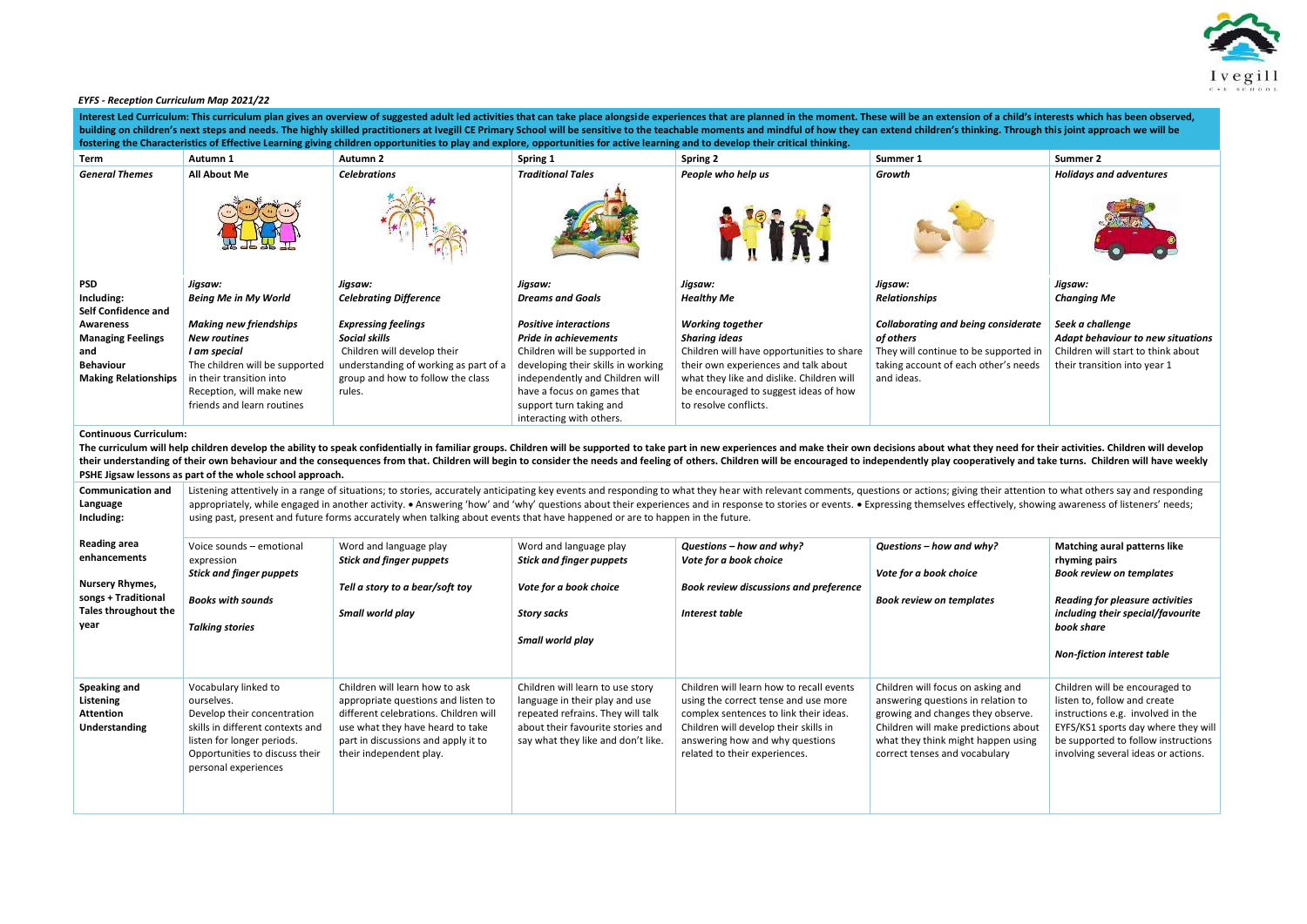### **Continuous Curriculum:**

Children will be given a range of opportunities to develop their skills in listening attentively in whole class as well as group activities. They will be supported in using questioning to further develop understanding in r **Children will be encouraged to speak using the correct tense when speaking to others. Opportunities will provide children with the English vocabulary to extend their explanations and connect their ideas.** 

| Physical                    | Sit and ride toys     | Dressing and undressing for PE     | Learn to put on -Hats and gloves | Balance bikes and scooters              | Balance bikes assault course     | Peddle go karts                         |
|-----------------------------|-----------------------|------------------------------------|----------------------------------|-----------------------------------------|----------------------------------|-----------------------------------------|
| Development                 |                       |                                    |                                  |                                         |                                  |                                         |
| Including:                  | Funky fingers         | Fastening Coats - Zips and buttons | Range of writing implements-     | Fine motor activities                   | Peddle go-kart                   | Scissor skills- along a curved line etc |
| <b>Moving and</b>           |                       |                                    | indoors and out                  |                                         |                                  |                                         |
| <b>Handling</b>             | Scissor play          | Dressing for outdoor play          |                                  | Scissor movement development- along a   | Gardening tools/equipment use    | Use of large playdale equipment         |
| <b>Health and Self Care</b> |                       |                                    | Scooter activities               | straight line                           |                                  |                                         |
|                             | Mark making           | Sit and ride toys and scooters     |                                  |                                         | Steps to climb                   | Target and accuracy activities e.g      |
| Developing skills           |                       |                                    | Cutting-Various equipment use    | Dens to crawl through, balances to move |                                  | rolling equipment, watering a plant     |
| outdoors through            | <b>Building</b>       | <b>Building</b>                    | e.g. Pinking shears              | along encouraging under and over        | Use of large play dale equipment |                                         |
| play e.g big blocks         |                       |                                    |                                  | movements                               |                                  | Use of malleable materials              |
|                             | Shoes on and off      | Modelling clay                     | Lego and Duplo construction      |                                         | Pencil control- pencil play      |                                         |
| Dough disco and             |                       |                                    |                                  | Weaving/threading- in and out           |                                  |                                         |
| funky fingers station       |                       |                                    |                                  |                                         |                                  |                                         |
| <b>Taught P.E sessions</b>  | Spatial awareness     | Dance                              | Gymnastics                       | Ball skills                             | Athletics                        | <b>Team Games</b>                       |
|                             | Moving and travelling |                                    |                                  |                                         |                                  |                                         |
|                             |                       |                                    |                                  |                                         |                                  |                                         |
|                             |                       |                                    |                                  |                                         |                                  |                                         |

Children will be given the opportunities to develop awareness around moving safely and effectively. They will have regular opportunities to develop control and coordination in large and small movements. Children will have available to encourage their fine motor and manipulation skills. They will be taught how to use pencils effectively for writing. Children are taught how to hold a pencil and the correct letter formation. Children will lear **managing their own needs independently. Children will have opportunities to explore how to keep healthy and safe.** 

## **Continuous Curriculum:**

Children will follow Read Write Inc. programme in differentiated groups. Children will typically learn a new sound a day with a focus on blending sound together and segmenting sounds in words. Children will regularly apply learnt to read simple texts. Children will be encouraged to develop a love of books through weekly school library visits and use of core texts. They will be encouraged to explore and talk about the books they have read. Ch **opportunities to write independently and apply their developing skills in spelling and grammar.** 



| Literacy<br>Including:        | <b>Billy's Bucket by Kes Oray</b>    | You Must Bring a Hat by Simon<br>Phillip | <b>Goldilock's and the Three Bears</b> | <b>Everywhere Bear by Julia Donaldson</b>                     | <b>Errol's Garden by Gillian Hibbs</b>  | We're Going on a Bear Hunt          |
|-------------------------------|--------------------------------------|------------------------------------------|----------------------------------------|---------------------------------------------------------------|-----------------------------------------|-------------------------------------|
| <b>Reading</b>                | <b>Hello Friend! By Rebecca Cobb</b> |                                          | <b>The Three Little Pigs</b>           | Mog and the Vee Ee Tee by Judith Kerr                         | The Little Red Hen                      | <b>Snail and the Whale</b>          |
| <b>Writing</b>                |                                      | <b>Binny's Diwali by Thirty Umngar</b>   |                                        |                                                               |                                         |                                     |
|                               | Only One You by Linda Kranz          |                                          | <b>Little Red Riding Hood</b>          | Emergency! by Margaret Mayo and Alex   Jack and the Beanstalk |                                         | Stick Man                           |
|                               |                                      | <b>Rama and Sita story</b>               |                                        | Ayliffe                                                       |                                         |                                     |
|                               | Shine by Sarah Asuquo                |                                          | <b>Hansel and Gretel</b>               |                                                               | <b>Hungry Caterpillar</b>               | The Train Ride by June Crebbin      |
|                               |                                      | Developing fluency through high          |                                        | 10 things I can do to help my world by                        |                                         |                                     |
|                               |                                      | frequency words                          | <b>Sleeping Beauty</b>                 | Melanie Walsh                                                 | Non-Fiction text about Growth           | <b>Puffin Peter by Petr Horacek</b> |
|                               | Developing inference                 | Reading own writing                      |                                        |                                                               | Also:                                   |                                     |
|                               | Reading illustration                 |                                          | Retell a story                         | The Jolly Postman by                                          | Teeny tiny tadpole                      | <b>Naughty Bus</b>                  |
|                               | Book talk and discussion             | Birthday cards                           | Story sequencing                       | Non-Fiction texts based on People who                         | First the Egg                           |                                     |
|                               |                                      | Shopping list                            | Label pictures                         | <b>Help Us</b>                                                | An egg is quiet                         | Speech bubbles                      |
|                               | Name writing                         | Ingredients                              | Create lists                           |                                                               |                                         | Wanted posters                      |
|                               | Letter formation                     | Party invites                            | Simple sentences                       | Labels and captions                                           | Make own books                          |                                     |
|                               | First write                          |                                          |                                        | Posters                                                       |                                         | I want to go to the  linked to      |
|                               | Drawing and writing about            |                                          | Letter formation and Pencil            | Fact sheets                                                   | Lift the flap book                      | Naughty bus                         |
|                               | family/themselves                    | Pencil grip                              | control                                | Instructions                                                  | Information booklet                     |                                     |
|                               |                                      | Letter formation and Pencil control      |                                        |                                                               | Time conjunctions linked to life cycles | Poetry                              |
|                               |                                      |                                          |                                        |                                                               |                                         |                                     |
|                               |                                      |                                          |                                        |                                                               |                                         |                                     |
|                               |                                      |                                          |                                        |                                                               |                                         |                                     |
|                               |                                      |                                          |                                        |                                                               |                                         |                                     |
| <b>Continuous Curriculum:</b> |                                      |                                          |                                        |                                                               |                                         |                                     |